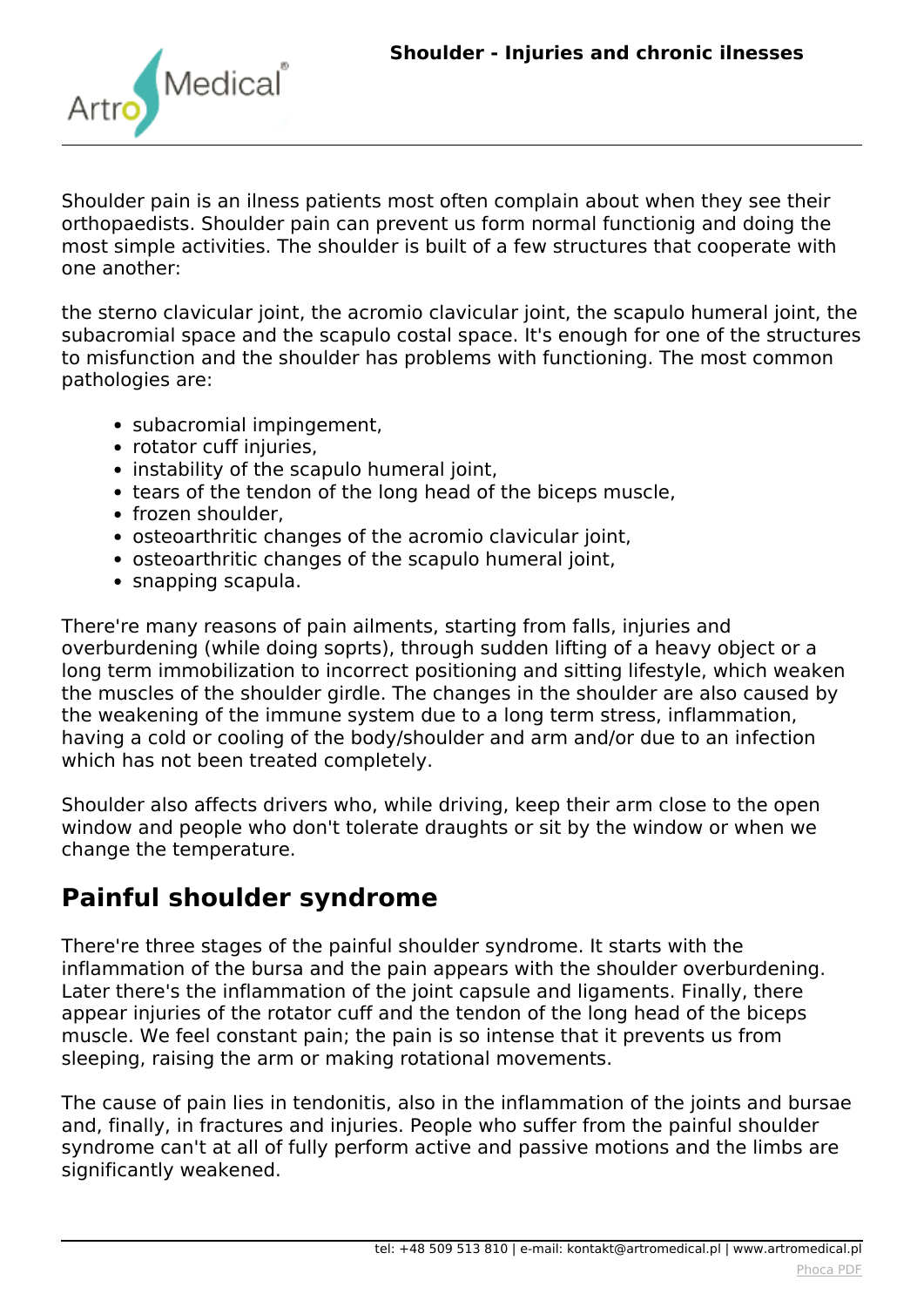

*It's important to diagnose the painful shoulder syndrome correctly, because the same ailments are found in spondylo arthrosis of the cervical spine and heart diseases. The diagnosis is based on a thorough interview, thorough doctor's examination, an X-ray of the cervical spine and the shoulder, an ultrasound and MRI tests.*

*[Painful shoulder syndrome – treatment \(find out more\)](index.php?option=com_content&view=article&id=149:shoulder-treatment&catid=9:articles&Itemid=361#painful)*

# **Frozen shoulder**

**Unfortunately the name "frozen shoulder"** *doesn't mean the patient has stayed in the frost for a long time and his/her shoulders froze or that he/she's been treated with low temperature. This is a name of an ilness during which the capsule of the shoulder shrinks.*

*This is why the name "frozen shoulder" is used to describe the contraction of the humero scapular capsule.*

*This shrinking of the capsule means the capsule will thicken, which leads to the decrease of the scapulo humeral joint volume and a significant limitation of mobility, which may be total.*

#### **Reasons**

*To be honest, the cause of the ilness is not known. Everybody is to take up the risk, especially women at the age between 40-60 and young people who do sports intensively. The ilness may occur due to a tiny injury. The ilness may be caused by a tendonitis or the shoulder bursitis. Atypical, yet often frequent reason of "freezing the shoulder" is mental trauma.*

*We can fall down with the frozen shoulder also because of diabetes, peripheral vessels' ilnesses, weak physical condition or a sedentary lifestyle. We cannot neglect even small injuries of the shoulder or forget about the recommended treatment of the bursitis or tendonitis in the shoulder area. Unfortunately, the disease can also be caused by joint immobilization due to other reasons. Here the mechanism is simple: if the joint isn't used for about 7-10 days, adhesions limit the already existing limitation of motion to a greater extent. In a few weeks the adhesions become so big that they block the motion completely.*

#### **Symptoms**

*The disease can be shortly described as follows: it's a disease of the shoulder with increasing pain and progressing joint stiffness. The disease can spread from the articular capsule onto the tendons in the shoulder area, bursae, muscles, blood vessels and nerves. We observe:*

*increasing shoulder pain from a minor to a difficult to handle,*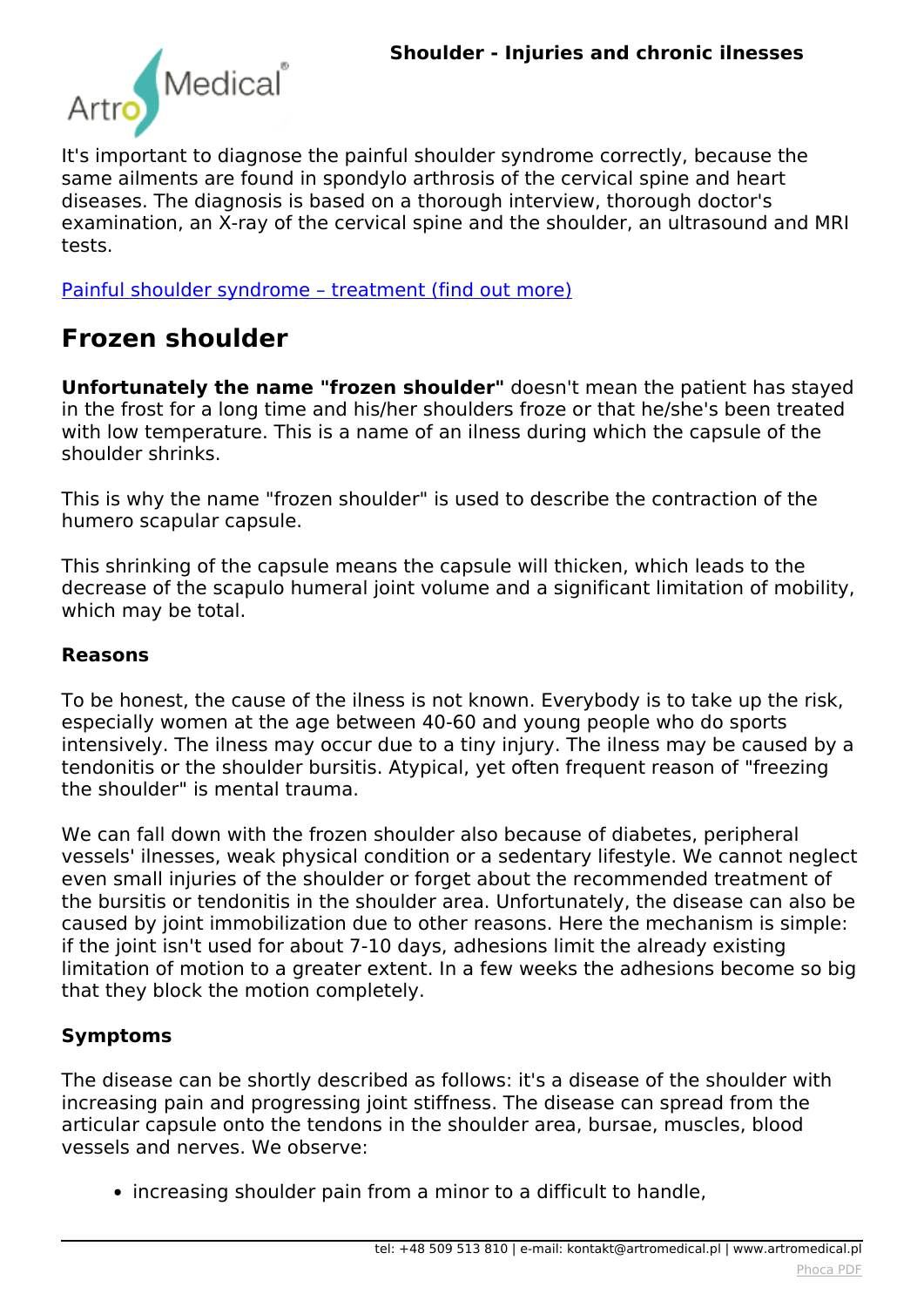

- *shoulder stiffness, felt even during sleep and at the time of physical inactivity,*
- *any motion of the patient increases the pain,*
- *the feeling of friction or snapping during shoulder motion,*
- *pain of the arm or neck.*

*[Frozen shoulder – treatment \(find out more\)](index.php?option=com_content&view=article&id=149:shoulder-treatment&catid=9:articles&Itemid=361#frozen)*

# **Rotator cuff injuries**

*The cuff, that is a ring of rotators, consists of the tendons of the subscapular, supraspinous, subspinous and tubular muscles. They surround the head of the humeral bone. Their job is the external and internal rotation and proper control of the limb abduction – the muscles of the cuff control the position of the head of the humeral bone, which should be at the acetabulum. It's very important because the strong deltoid muscle draws the shoulder upwards with a lot of force. This causes a conflict between the humeral bone and the acromial process.*

*The reason of the rotator cuff injury is, most frequently, a long lasting friction of the tendons against the acromial process (the so-called subacromial conflict). This compression of the tendons together with the inflammatory process lead to tear of the tendon, to tear off the rotator cuff. It often happens as a result of an injury or work that requires raising shoulders or multiple repeated microinjuries or, finally, anatomic differences of the acromial process. If the rotator cuff isn't torn off completely, we deal with a partial injury of the rotator cuff.*

#### **Symptoms**

*The main symptom of the rotator cuff injury is severe pain, often felt at night. The function (motion capability) is also greately limited. We may observe skipping in the joint and atrophy of muscles in the shoulder area. Surely, elements of motion that directly depend on the function of the injured tendon, are impaired the most. Most commonly this is a case of the supraspinous muscle, which can be easily diagnosed when we see the problems with abduction of the limb (raising it to the side).*

*[Rotator cuff injury – treatment \(find out more\)](index.php?option=com_content&view=article&id=149:shoulder-treatment&catid=9:articles&Itemid=361#rotator)*

### **Instability and recurring dislocation of the scapulo humeral joint**

*One third of all injuries of the scapulo humeral joint are dislocations. This ilness affects almost 2% of people and is five times more common amongst men.*

*Dislocation is nothing else than the loss of contact of the joint surfaces (the head of the humeral joint, due to an injury, escapes from the acetabulum). This leads to severe joint damages, which, in turn, in 70% lead to instability and recurring dislocation of the joint.*